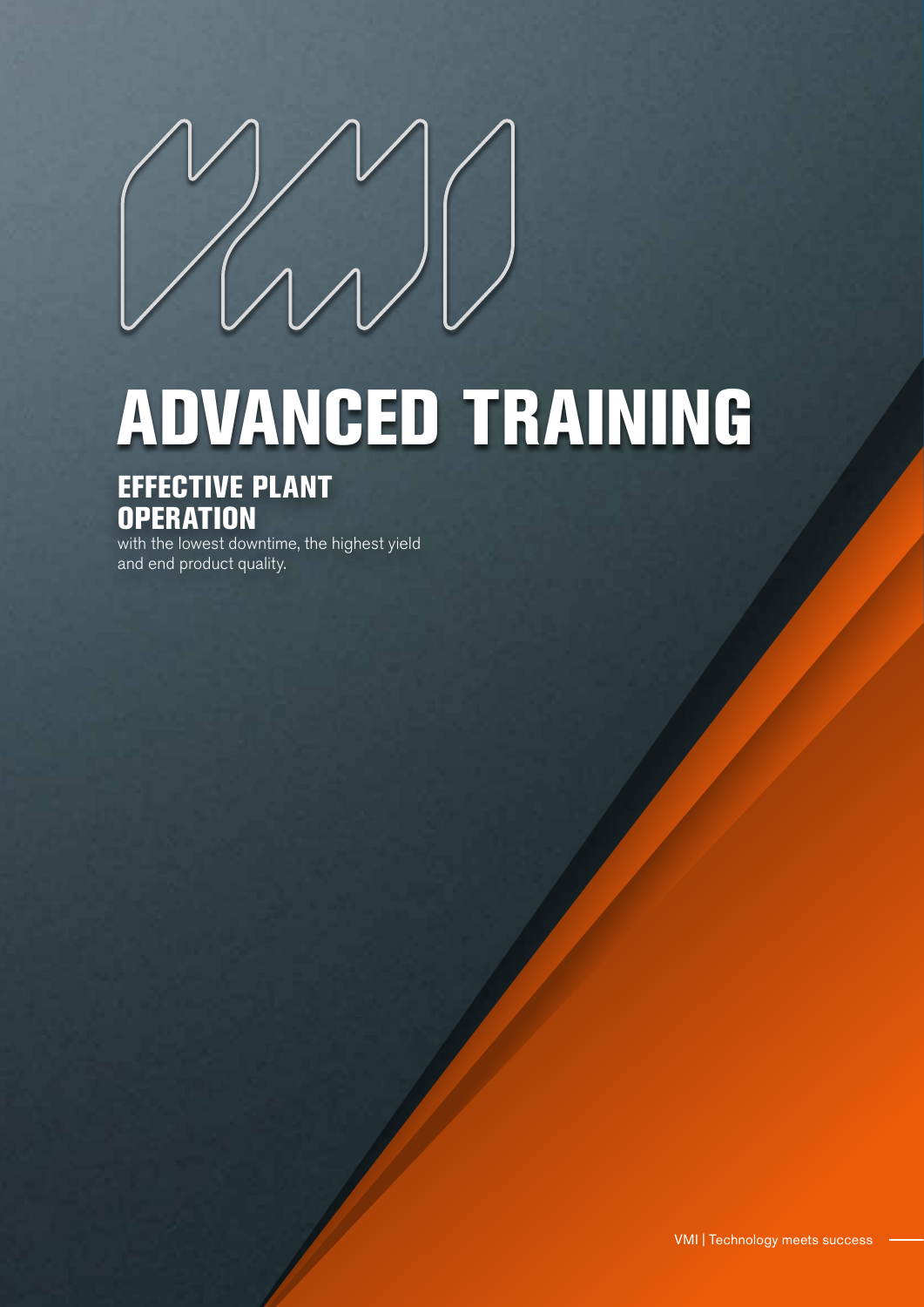# SERVICES

**The VMI Advanced training ensures an effective plant operation with the lowest downtime, the highest yield and end product quality. It furthermore keeps your staff skilled and motivated.**

This training is only given after you have operated the equipment for at least four weeks, as we feel that you need to have experienced working with the machine to know what things you require more information or assistance on. Topics discussed during the training cover advanced procedures such as parameter optimization, quality improvement, troubleshooting and maintenance. Each participant will be assessed and after passing the written test, receive a certificate of accreditation. Certified participants will be registered at VMI. We recommend repeating the Advanced training frequently, to stimulate continued growth of your personnel.



#### Mechanical maintenance

Targeted at all maintenance staff.

- Key objective is to cover the following modules:
- Set-up, functions and operation of the machine.
- How to perform a size change.
- Preventive maintenance: procedures, checks and lubrication.
- Corrective maintenance: set-up and replacement of knives and belts.
- Alignment and adjustment of the TBM and servicers.
- Air pressure settings and pneumatic system.
- Daily maintenance of the carcass drum.

#### Technology and quality

Targeted at operators and lead maintenance staff. Key objectives is to cover the following modules:

- Set-up, functions and operation of the machine.
- HMI product specifications & parameters:

 in-depth explanation about machine capabilities and how to modify.

#### **Electrical & software**

Targeted at Key objecti

- Set-up, fu
- Electrical
- Software
- HMI Corte recipe ma
	- Paramete
- Corrective
	- addressin - Safety, sa
- Camera c
- Calibratio
- Basics in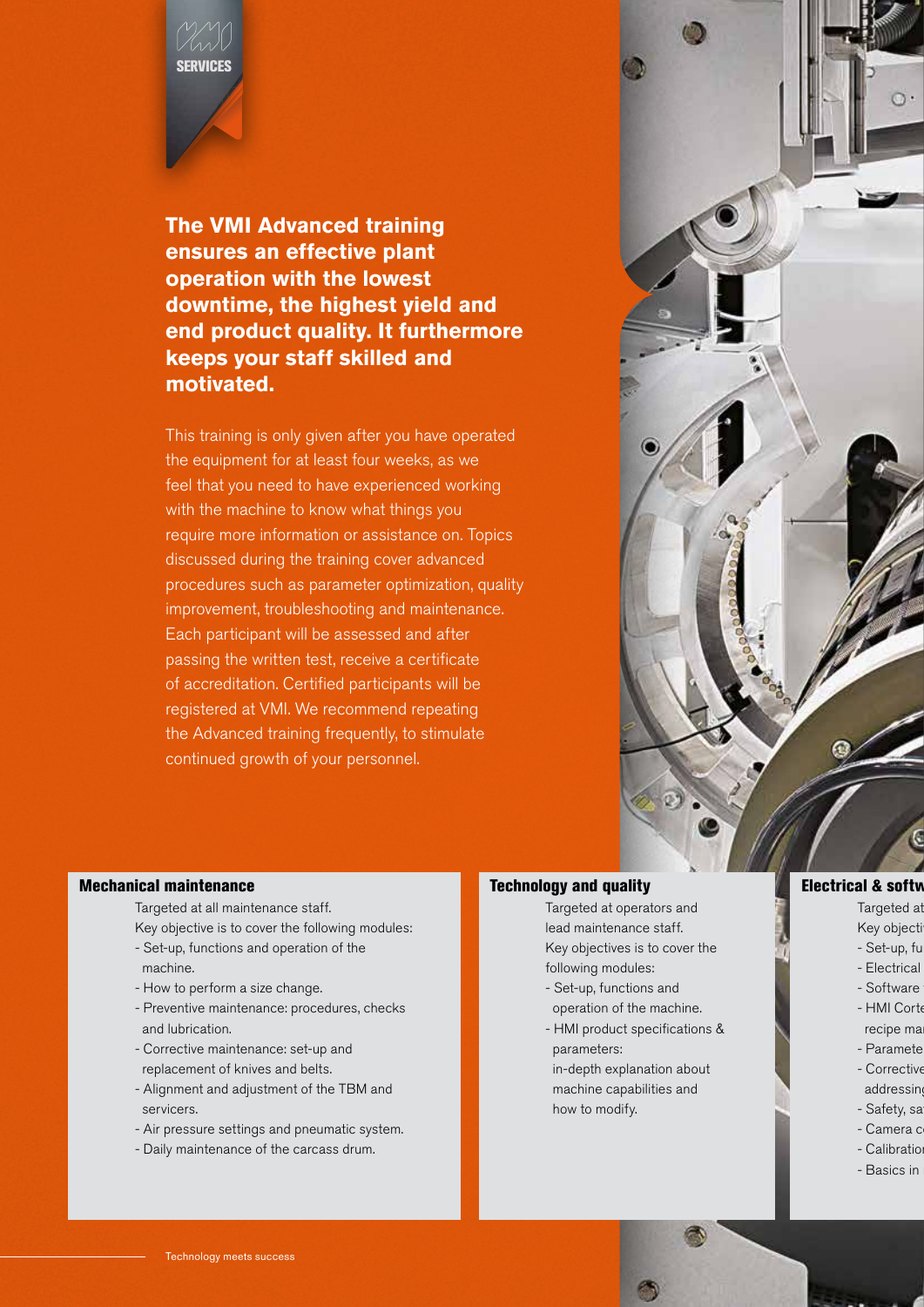

The training is given by one of VMI's certified Services specialists and either takes place at the VMI Academy at one of our Service Centers or on site at the customer.

The advanced training provides an extra level of depth, backed by knowledge transfer, raising skill levels and capabilities within your maintenance teams to a very high level. All participants will go through the initial basic training course, together with additional modules targeted at specific roles and responsibilities.

#### rare maintenance

- IT and operational technology specialists.
- ves is to cover the following modules:
- nctions and operation of the machine.
- control system (VMI software structure, PLC program and IPC). troubleshooting.
- exx: operation and calibration, parameters, troubleshooting, nagement and user management (configurator).
- rs, operations and troubleshooting.
- emaintenance: general sensor adjustments, remote I/O, IP g, device net, Ethernet (network/system architecture).
- fety devices and troubleshooting.
- entering system and splice monitoring.
- n of TBM and servicers.
- robot teaching, backup/restore

#### **PRODUCT HIGHLIGHTS:**

- Effective operation of your VMI systems
- Improved adjustments and preventive maintenance
- Fully skilled and motivated staff